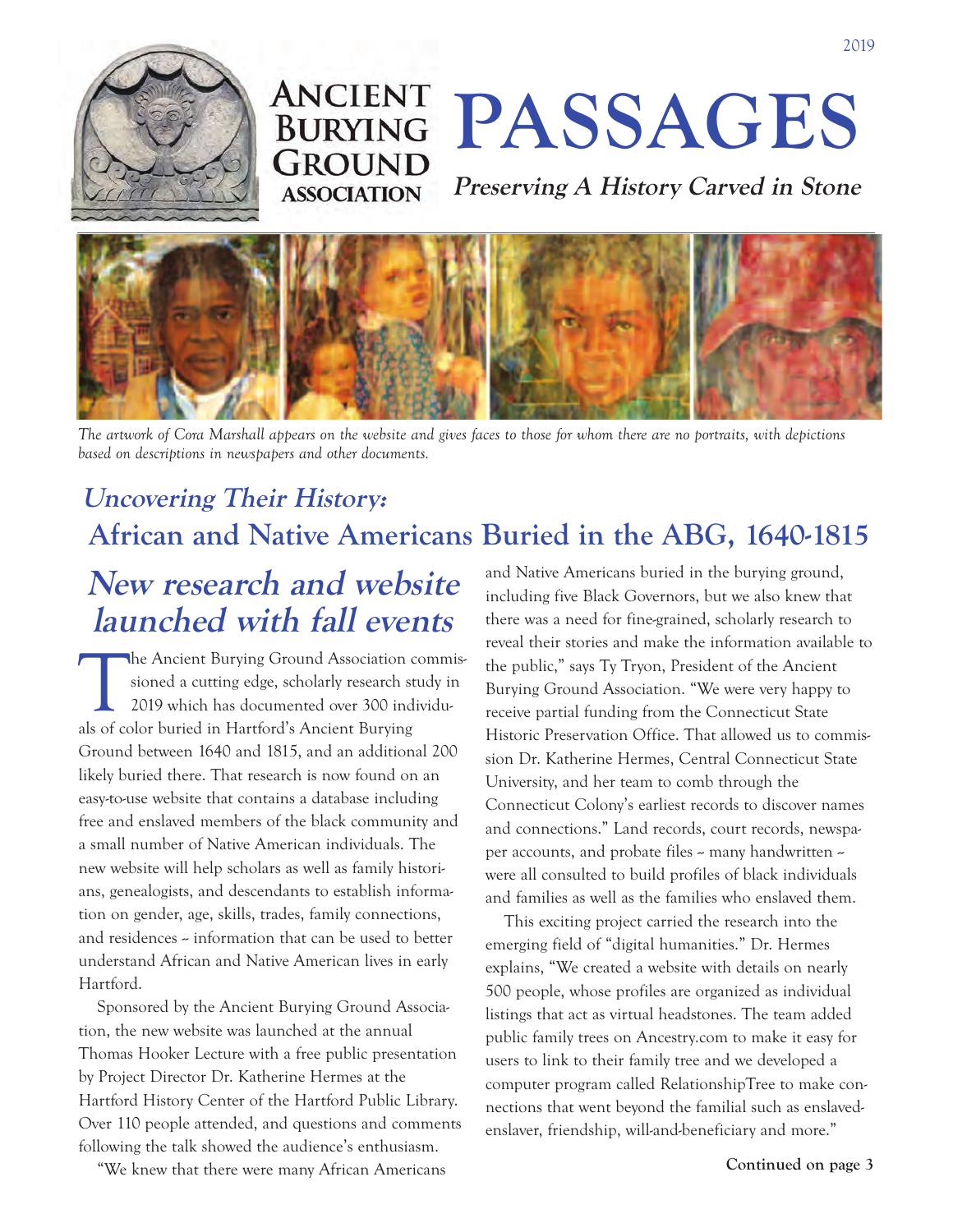## **President's Letter**

The year 2019 has been a very<br>busy and remarkable year for<br>the Ancient Burying Ground<br>Association busy and remarkable year for the Ancient Burying Ground Association.

Gravestone conservation is an ongoing, never-ending process. Many of the gravestones in the Ancient Burying ground are now reaching 375 years in age. Ironically, many of the oldest examples are in the best condition despite their age. Our 2019 conservation projects focused on markers of significance that were overdue for attention: the replication of the James Richards (d.1680) tomb, the use of an innovative method to repair a bas-relief coat-of-arms on the Governor George Wyllys (d.1648) tomb, and the restoration of a rare sarcophagus for the Caldwell (d.1736) and McLean (d. 1742) children.

The summer of 2019 was a very successful season for our thematic tours. This year's topics included American Revolutionary War Veterans, Connecticut Connections, and the Hartford witch trials. The Hartford witch trial tour attracted visitors from as far away as New Jersey and New Hampshire, with an attendance of over 80 visitors. Due to the success of this tour, a repeat talk and tour on the Hartford witch trials, along with a memorial service, was held in October.

Very dear to my heart is our recently completed project, "Uncovering Their

Directors enthusiastically welcomed three new members. All three have BA's in History from Central Connecticut State University.

now works in Hartford.

**Emily Cahill** interned as a Research Assistant at the Old State House, and

**Tavvia Jefferson** was on the CCSU

team that worked on the African American project, contributing pivotal



History: African, African American and Native American Burials in the Ancient Burying Ground 1640 – 1815." We received a matching grant from the State Historic Preservation Office to support this scholarly study, led by Dr. Katherine Hermes. This remarkable project is a model for other historic initiatives around the state, and was the topic for our annual Thomas Hooker Lecture on September 12, when Dr. Hermes spoke to a full room. The Hartford History Center at the Hartford Public Library hosted the event, as well as workshops, and an exhibition on the history of the ABG.

The Ancient Burying Ground Association is made up of a dedicated team of volunteers. Please help us with our educational outreach initiatives and the ongoing gravestone conservation with a generous contribution.

Thank you Ty Tryon, President

### **Welcome New Board Members**

This November the ABGA Board of research at the State Library. She was born and grew up in the greater Hartford area.

> **Kory Mills** interned with Mary Donohue at *Connecticut Explored* when he was at CCSU as an undergrad. He then earned a Masters in Public Administration from UCONN, and now works in the City of Hartford's Budgeting Office.



#### **ANCIENT BURYING GROUND ASSOCIATION**

**Executive Board Members** Ty Tryon . . . . . . . . . . . . President Richard L. Moffitt . . . . . Treasurer Anne Holcombe. . . . . . . Secretary **Board Members** Victoria Bradford Emily Cahill Molly Gilmore Jon B. Harden Curtis B. Hickcox, Jr. Tavvia Jefferson William Magee Jeffrey Marsted Kory Mills Raymond S. Nichols Frederick W. Sawyer The Rev. Dr. Rochelle Stackhouse **Ex Officio Board Members** The Honorable Luke Bronin Walter W. Woodward **ABGA Representative** Ruth Shapleigh-Brown **Grants and Events Manager** Mary M. Donohue

### **Contact Us**

For more information about the Ancient Burying Ground Association, or to make a contribution, please contact us. Telephone: (860) 337-1640 Email: contact@ theancientburyingground.org PO Box 347, Hartford, CT 06140 www.theancientburyingground.org Gifts of securities may be made through: Fidelity Investments 29 South Main Street

West Hartford, CT 06107 (860) 521-2077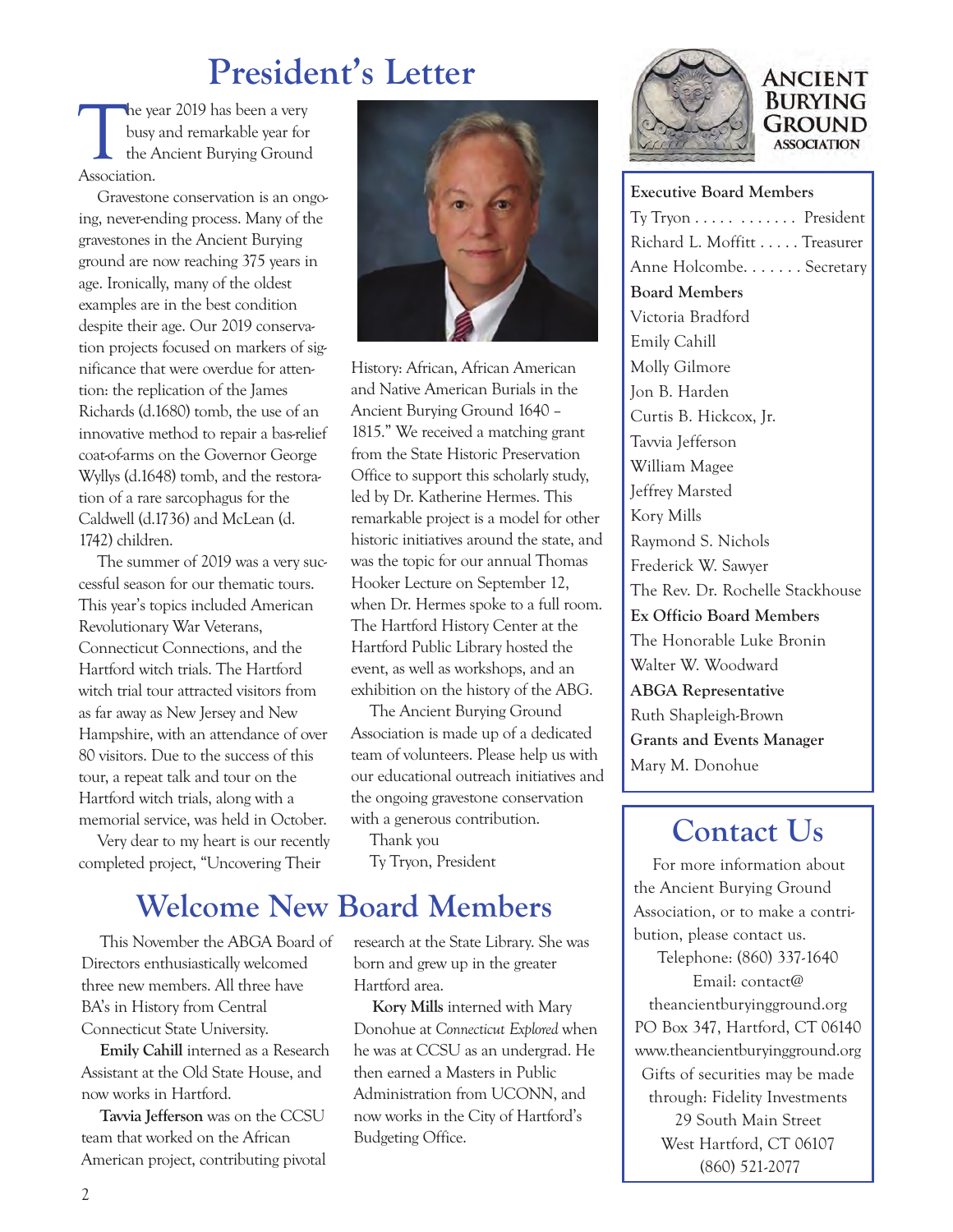### **Restoration of Caldwell and McLean Children Sarcophagus**

his very rare, diminutive sarcophagus is a one-of-a-kind marker in the Ancient Burying Ground. It marks the grave of Mary Caldwell, d. 1736 age 2 years and 2 months, and Allen McLean, d. 1742 age 4. This brownstone grave marker has seen earlier restoration efforts and as often happens with earlier repairs, they tend to fail, as seen here with the "Dutchman" repair at the base. The surface on the top was separating from the fabric, compromising much



of the lettering of the epithet. The missing surface areas have been infilled with appropriate "sympathetic" cementitious material and the



loose footing is now securely attached. The missing lettering on the top surface has been re-carved by hand following the style of the original.

#### **Uncovering Their History**

#### **Continued from page 1**

These evocative stories, as well as narratives about individual families, are found on the new website, www.africannativeburialsct.org.

The Hartford History Center partnered with the ABGA for the Thomas Hooker Lecture and a follow-up workshop, "Researching Hartford's Early Black Community," which offered detailed information on how to use original source material in Hartford's libraries and historical records. To accompany these presentations, the Hartford History Center displayed an exhibit during September and October, "Uncovering the Ancient Burying Ground," with photographs and documents highlighting the Ancient Burying Ground as a historic site in Hartford. All events were free and open to the public.

The Ancient Burying Ground Association would like to thank all the organizations that helped make this research possible and introduce it to a wide audience: the Connecticut State Historic Preservation Office of the Department of Economic and Community Development, the Hartford History Center at the Hartford Public Library, the William and Alice Mortensen Foundation, and Connecticut Humanities.

This project has generated much interest, and Dr. Hermes has been asked to present her research at several other locations. She was interviewed on a radio station out of Philadelphia, presented to the Connecticut League of History Organizations, and led a discussion at the Old State House. The project was also featured in a



Dr. Katherine Hermes with Connecticut State Librarian *Kendall Wiggin.*

six page article in *Connecticut Explored,* a magazine of Connecticut history, on the podcast "Grating the Nutmeg," and in the *Hartford Courant*.

This remarkable, multifaceted project is significant as it is more than a genealogical and historical study. In addition to a thorough final report, an interactive website with links to RelationshipTree and Ancestry.com make the history available to all. The website solicits input, and we have already received information that can be added to the database and profiles. This digital presentation encourages community engagement and learning about early Hartford history.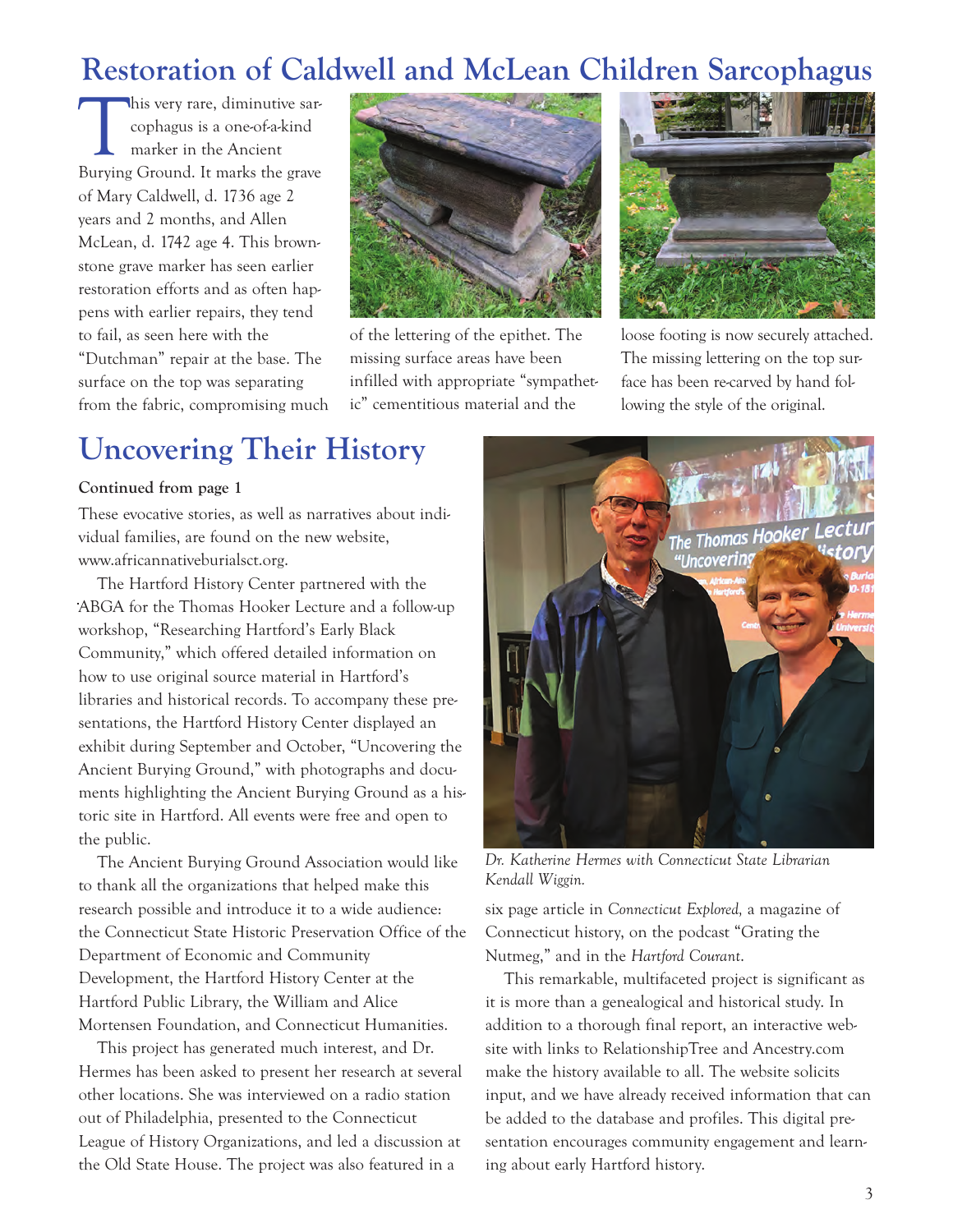## **Hon. James Richards, Esq.**

#### *Conservation articles and photos by Ty Tryon*

W ho was James Richards,<br>Esq. to have one of the<br>tombs in the Ancient Burving Esq. to have one of the largest of the early tombs in the Ancient Burying Ground?

The ancestors of James Richards came from nobility in the region of Somerset in Wales, England. Richards is a Welsh name with wide representation in noble families, as books of heraldry depict at least seventeen distinct coats of arms for the Richards families. James Richards is documented as being in Boston in 1652, when he took the freeman's oath at age 21. In 1662/63 he settled in Hartford, Connecticut. In 1663 he was chosen townsman for the south side of Little River (Hog River aka Park River). Richards was accepted into the community as a gentleman of rank, and for seventeen years he built his commercial businesses and was active in public service. In October of 1664 he was admitted as freeman, and at the same General Court was chosen as an assistant for the colony. In 1665 he was styled as Lieutenant and became a member of the House of Magistrates. In 1672 he was chosen by Connecticut as a commissioner of the United Colonies, to assist Governor John Winthrop in Plymouth for the purpose of securing a permanent union of the New England Colonies.

James Richards married Sarah Gibbons, daughter of William Gibbons, Esq. of Hartford; between them they had eleven children, according to the records of births



and deaths in the Richards family bible. Richards was a successful merchant and traded extensively in real estate. At the time of his death in 1680, his estate was valued at £ 7,930, an amazing accumulation of wealth and assets for colonial times.\* His real estate holdings included land and buildings in England, a farm in Nawbuck, CT (east of Wethersfield), housing and land in New London, and 10 acres of land in Rocky Hill. The Rev. Simon Bradstreet of New London noted in his journal that, "Mr. James Richards, one of ye magistrates of this Colony, died June 9, 1680, aged 50, or something less. He was a man of good parts and a good justice, and will be much missed, especially at this time.…. His grave is near Rev. Thomas Hooker and other worthies." In his will, he bequeathed much of his estate, which consisted of lands and buildings, to his living children and £700 to his unborn child. *The Richards slab in fragments The new replication*

In the *Genealogical Register of the*



*Descendants of Several Ancient Puritans, Vol III*, published 1861, the author Rev. Abner Morse, A.M. makes a detailed observation of the James Richards tomb. "His tabular monument, one of the largest in the ancient cemetery at Hartford, and originally the most splendid, consists of a mineral that does not appear in New England. It may prove to be from a quarry of the old red sandstone which underlays nearly the entire county of Somerset, (England)." The writer goes on to indicate that much of the surface of the tabular monument has eroded away "in 180 years… removed by atmospheric agency and that fifty years more, the arms and inscription will be obliterated." The writer continues with the following: "Will some noble hand interfere, re-chisel them…?" Please read the accompanying account of the replication of the James Richards tomb, 158 years later, funded by the Ancient Burying Ground Association.

<sup>\*</sup> To put the size of the Richards inventoried estate in context, the combined mean personal wealth and real estate of all 17th century inventories of adult men in Connecticut expressed in "country pay" was £274. Country pay medium usually was paid out in agricultural product like corn. Beaver was the second in value only to precious metals and furnished as "equivalent for cash." Source Princeton University Press, *The Distribution of Property in the Seventeenth Century,* 1985.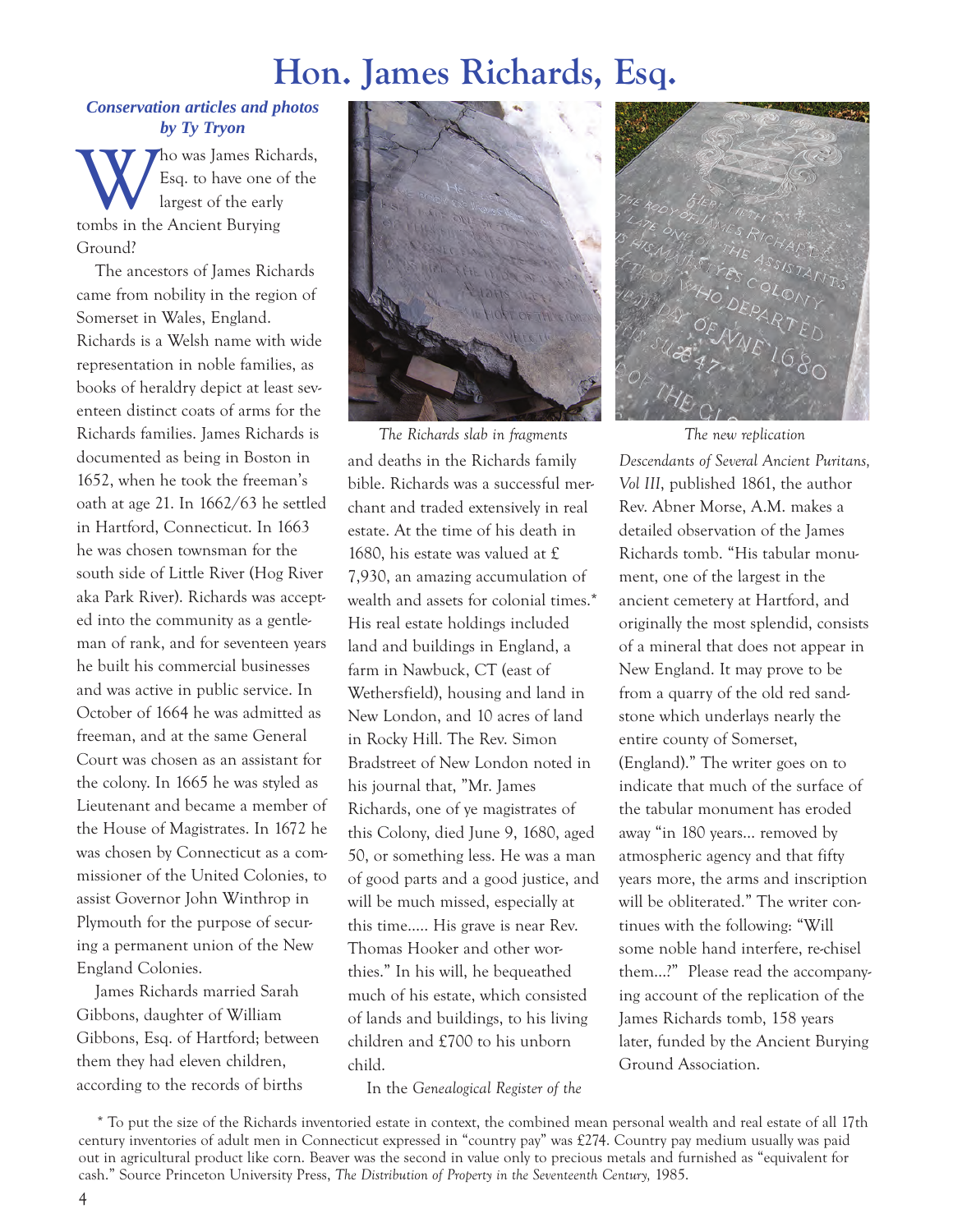## **James Richards Tomb Replication**

Joined the ABGA 14 years ago<br>and began pursuing my passion<br>for the conservation and restora<br>tion of the historic grave markers in joined the ABGA 14 years ago and began pursuing my passion for the conservation and restorathe Ancient Burying Ground, some now over 370 years old. Each fall I would walk the ABG to make an assessment of work to be considered for the following year. There was one box tomb that I always gravitated towards every time I visited the ABG. A box tomb is an aboveground marker made of stone blocks or bricks topped with a single massive slab of stone.

This particular box tomb was in a terrible state of advanced deterioration and had obviously been repaired many times over the centuries. I suspect, based on the size of the old failed repairs, that a tree may have fallen on it. Open cracks in the monument allowed water, the enemy of historic gravestone conservation, to enter into the box foundation itself, and frequent freeze-thaw cycles over several centuries caused extensive damage. The Richards monument was also suffering from the effects of acid rain, which over centuries dissolves soft stone, rendering many markers in the Ancient Burying Ground illegible. However, we knew that this once-majestic monument marked the grave of James Richards, Esq., who died in 1680, as documented in the book, *By Their Markers Ye Shall Know Them,* by William Hosley and Shepherd M. Holcombe, Sr.: "Here lieth the body of James Richards, Esq. late one of the Assistants of his majestyes colony of Connecticut who departed this life the 11th day of June 1680 AETATIS SUAE 47."

At the top of this tomb, above the epithet, were faint lines that indicated something had been carved there, but due to acid rain, was undis-



*Randall Nelson shaping bull nose edge*

cernible. One day many years ago, I brought chalk with me and traced the remaining faint lines to see if they would reveal anything. Well, the first reveal was a helmet of a knight. Further chalk lines revealed a shield with cross-hatching, then even more tracing showed the embellishment that is found in heraldry, or family crests. Lo and behold, the chalk lines ultimately revealed the faint outline of a large coat-of-arms for the Richards family. This is quite remarkable: to have a large coat-of-arms on a grave marker for this time period denotes that this person was someone of nobility and significance in the Hartford Colony.

The scope of advanced deterioration and multiple failed repairs made repairing the massive slab out of the question. The Grounds Committee decided to consult with Randall Nelson, an architectural restoration professional who has worked with the ABGA for many years. The size of the stone slab presented logistical problems: 1. Where could we obtain a suitable stone to replicate the original stone fabric, and if found, 2. How would we get it into the ABG and maneuver it about

the grounds without damaging other grave markers?

Randall Nelson went right to work to locate a suitable stone slab, and found a quarry in Vermont that had a large piece of the right material set aside since the 1930's. The quarry estimated that the slab weighed 1,500 lbs. Randall also researched the intricate details on the Richards crest, and by gently scraping away a thin layer of black concrete, he exposed much of the crest's delicate details. Randall was able to procure a book published in 1866 called *Elements of Heraldry,* which included an illustration of the coat-of-arms for the Richards family of Hartford. From this illustration, and from the details slowly being discovered from the original stone, Randall was able to make a life-size rendering of the complete coat-ofarms. Now the hard work began. During the winter, in an unheated studio, Randall began hand-shaping the stone slab, creating a "bull nose" molding around the perimeter. A full size, to scale, layout was created and the lettering and coat-of-arms images were transferred to the nowpolished stone. Randall then commenced to hand letter the epithet and carve the coat-of-arms.

As I mentioned earlier, the logistics of bringing the finished stone slab into the ABG and then maneuvering around standing gravestones were of significant concern. Randall consulted with a colleague, Ed DePeau, who fabricated a custom, heavy-duty dolly made out of spare tractor parts. It was designed to move our large slab of stone around very tight turns and travel well over uneven ground.

The dolly was not powered and required Randall and Ed to maneuver the 1,500 lbs. by hand. The next

**Continued on page 6**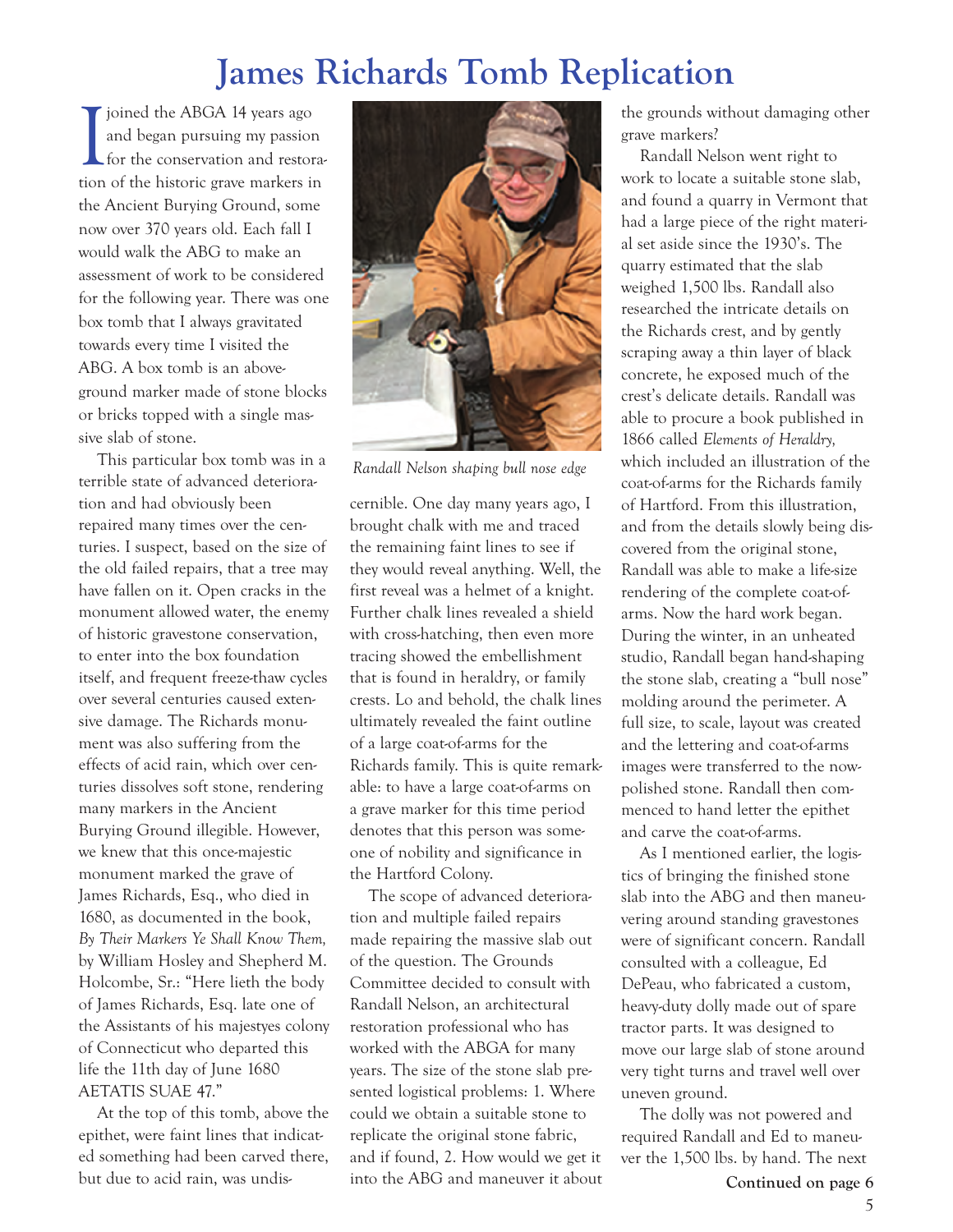#### *By Molly Gilmore*

The Ancient Burying Ground<br>in Hartford is said to be the<br>final resting place of approxi<br>mately 6,000 people-all of whom in Hartford is said to be the final resting place of approximately 6,000 people—all of whom lived and died in the surrounding area from around 1640 to the early 1800s.

During that period, it has been asserted that "anyone who died in town, regardless of age, gender, race, ethnic background, economic status or religious faith, was interred here."

Unfortunately, that statement is somewhat misleading. For there are at least four people who were denied the privilege of being buried amongst their kith and kin, and perhaps more whose names are now lost to history.

Near the Ancient Burying Ground's Main Street entrance, there is a simple brick that bears this inscription: "MARY BARNES HANGED 1662/3 FOR WITCHCRAFT," and another

### **James Richards**

#### **Continued from page 5**

logistical challenge was how to transfer the large slab from the cart to the box tomb foundation. Randall and Ed built scaffolding to transfer the 3/4 ton monument from the cart to the awaiting base. With delicate adjustments, the finished monument was secured in place with a bed of mortar to prevent water from entering underneath.

This project was over a year in the planning and execution, and was the most significant conservation and replication project that the Ancient Burying Ground Association has undertaken since the mid-1980's. Despite the many challenges, the final result is spectacular. Please come and visit the ABG and pause for a few minutes by this remarkable monument to a remarkable man.

## **Missing Persons**



that reads: "MARY SANFORD OUR GRANDMOTHER JUNE 13, 1662." The other two people executed during Hartford's Witch Panic of 1662— Rebecca and Nathaniel Greensmith have no such markers. (There is also a brick donated in memory of Alse Young of Windsor, hanged in 1647.)

So what happened to the bodies of these people? People who were the spouses, neighbors, and relatives of Hartford's founders, magistrates, and ministers?

One unsubstantiated rumor has it that their bodies were transported down to the South Meadow by horse cart, where they were either buried or left alone to the devices of nature. Another rumor has it that the bodies were dumped in a location unnamed and unknown.

This year the Ancient Burying Ground Association hosted a tour of the cemetery, led by retired Trinity College professor Dr. Richard Ross, that acknowledged the connections between the accusers who are buried there and the accused who are not. On October 26, a memorial service was held for the Witch Panic's victims and their many descendants.

Righting the wrongs of the past cannot be done without acknowledging that they happened. The Ancient Burying Ground continues to be a place where people can wander among the stones, and ponder what the lives of those long gone and missing have to teach us about ourselves and the world today.

#### **Family Crest on the Wyllys Monument**

This large tomb\* was erected by descendants in 1899 to memorialize thirteen members of the Wyllys family. The restoration of the basrelief family crest on the west end was the last work to be done in the recent conservation efforts on this marker. The missing sections were created with a technique called "insitu, hand modelled restoration," using color-matched patching cement. This sculpting-in-place technique was executed by Randall Nelson.



\*The use of the word "tomb" here and in the James Richards article, and "sarcophagus" for the children's marker, does not imply that there are bodies within the stone structures, but rather refers to the style or shape of the monuments.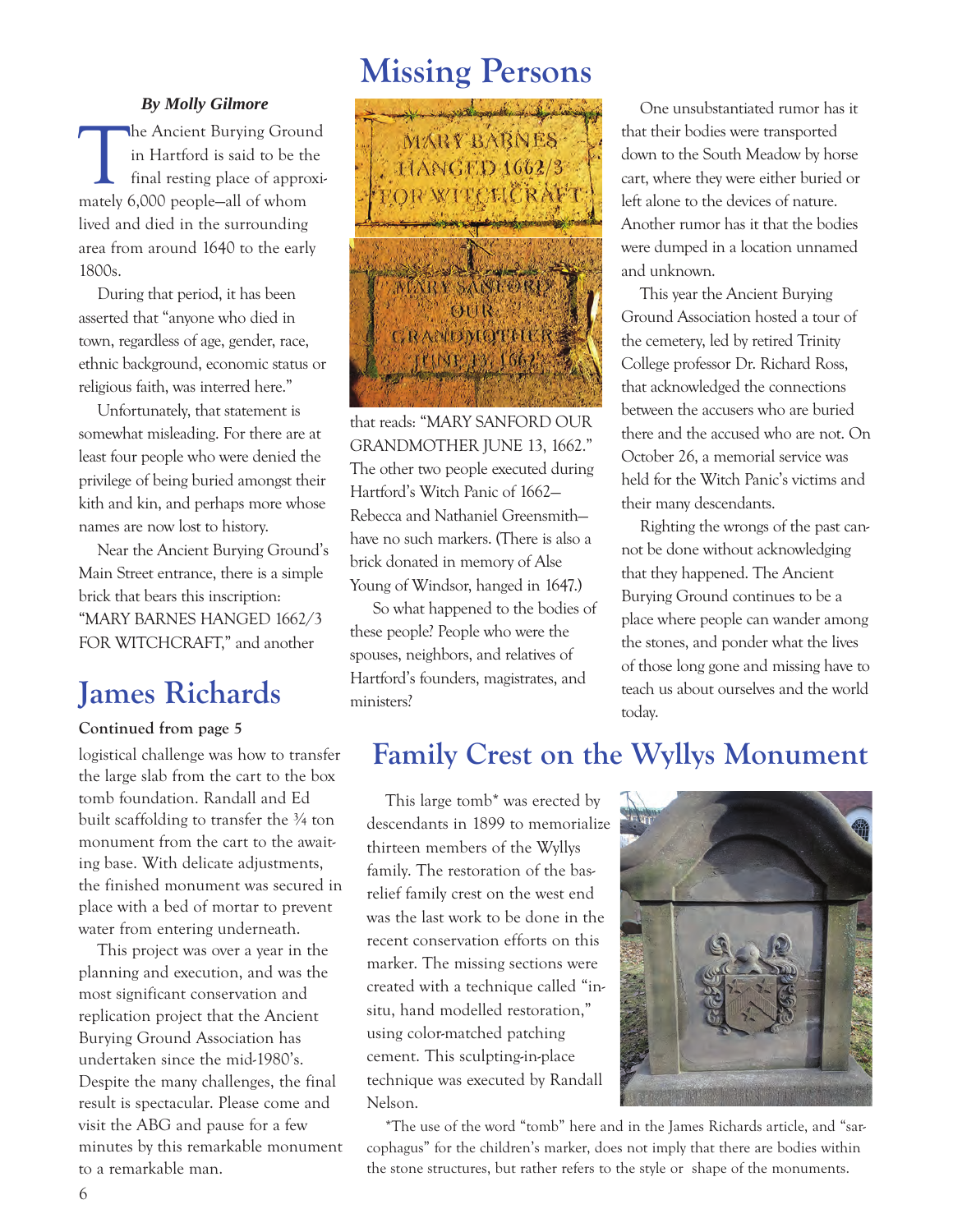### **Summer Tours**

The summer themed tours of the ABG were continued for a second year, with three tours. On May 18th, Ruth Shapleigh-Brown, Director of the Connecticut Gravestone Network led a tour on tinued for a second year, with three tours. On May 18th, Ruth Shapleigh-Brown, Director of the Connecticut Gravestone Network, led a tour on "Colonial Connecticut Connections," about Hartford individuals and how they played a part in Connecticut's colonial life. Although their names are on gravestones in the Ancient Burying Ground of Hartford, they were also residents of other towns throughout our state, and their contributions were invaluable to the times.

# E Summer Guided Tours



On July 13th, Ruth gave an encore presentation of last year's "Veterans of the American Revolution." She noted the role Hartford played as a safe and central location, where leaders came together to make decisions and plan the future of a growing land of freedom for all. Research on the ABG revolutionary veterans is ongoing, and anyone with information or interest in this area is welcome to join us. The ABGA thanks the Society of the Cincinnati in Connecticut for funding the research for this talk and the brochure now available in print from the ABGA and also on our website.

On August 3rd, "In the Shadow of the Great Hartford Witch Hunt" was presented by Dr. Richard Ross, who spoke on the background history of Hartford's witch hunt and gave a tour of the gravemarkers of individuals who had connections to those trials. This tour was held on a perfect day and drew a large audience of over 75 people; and Dr. Ross's book, *Before Salem: Witch Hunting in the Connecticut River Valley 1647- 1663,* was sold out by the end of the tour.



*Dr. Richard Ross, former Head Librarian and retired Professor Emeritus of Trinity College, gives presentation on the history of Hartford's witch hunt.*

#### **Witch Memorial and Talk**

As caretakers of Hartford's only colonial site, members of the ABGA have seen a wide interest in the subject of witches, those individuals who were accused and many found guilty and given the death penalty. We also learned of the ongoing efforts in Connecticut to recognize these individuals. So in response, Ruth Shapleigh-Brown and the Reverend Rochelle A. Stackhouse asked Dr. Richard Ross to offer his talk again, held in the meeting house of Center Church. Reverend Stackhouse added to the program by holding a memorial service for those prosecuted, ending with a procession to Center Church's Memorial Garden, where participants placed stones in a cairn to honor those who were denied burial in the Ancient Burying Ground. Many families appreciated this opportunity to honor and remember their ancestors. Lastly, Dr. Ross offered another walk about the burying ground, sharing his knowledge of individuals' roles in this mayhem of history. Questions and conversations during the day led many of us to concede that a large part of trying to understand this era meant also understanding a digest of issues of the day that contributed to these accusatory attitudes. The conflicts of changing loyalties, political and religious, compounded by conflicting charters and land claims, added to constant distress that made for some very turbulent times.